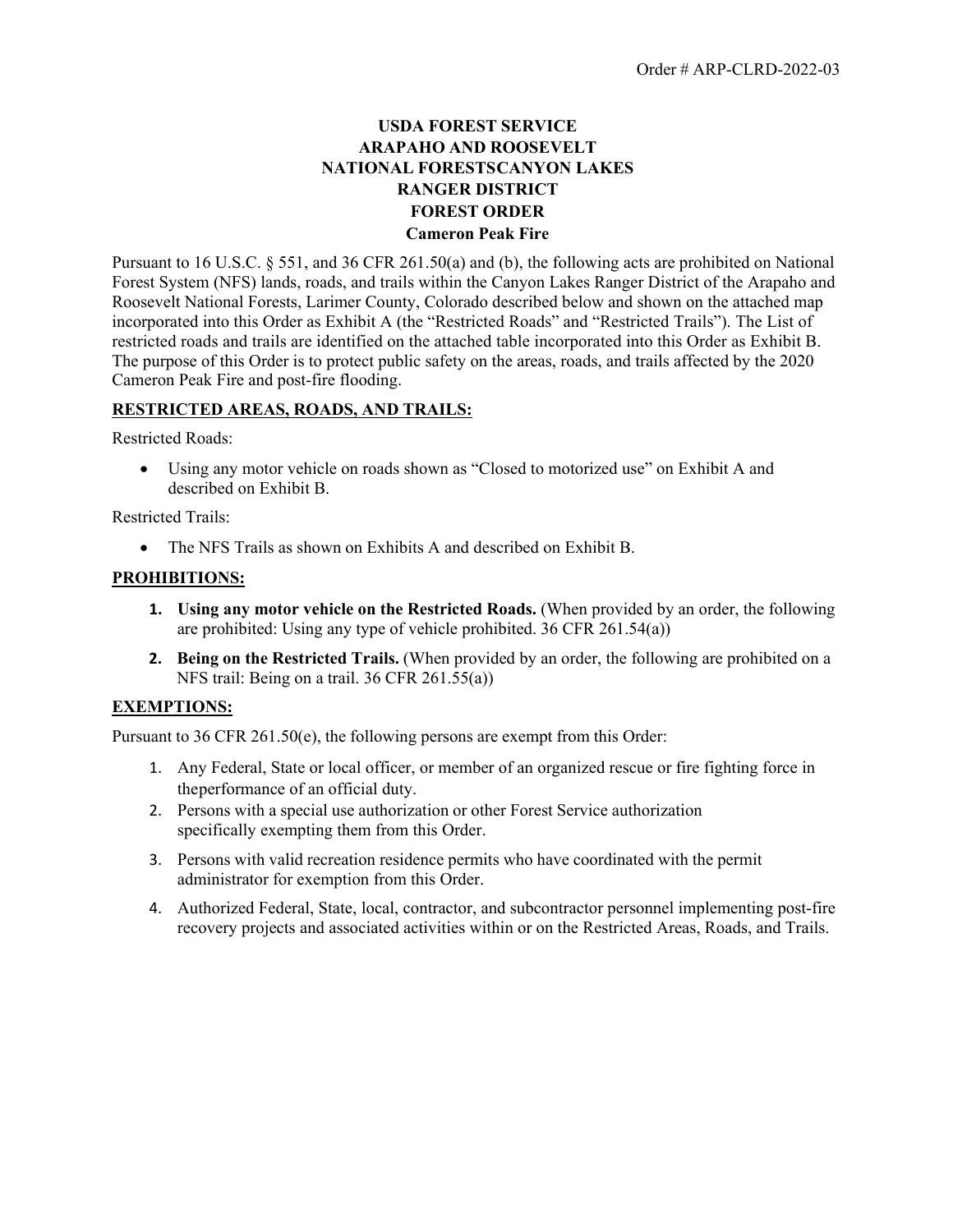This Order supersedes, rescinds, and replaces Order # ARP-CLRD-2022-01 dated January 6, 2022.

This Order goes into effect when signed and shall remain in effect until 11:59 PM on August 31, 2022 or until rescinded, whichever occurs first.

Executed in Fort Collins, Colorado this 13th day of June 2022.

 $\frac{1}{\sqrt{10000}}$ Digitally signed by MONTE WILLIAMS Date: 2022.06.13 11:58:36 -06'00'

MONTE WILLIAMS

> MONTE L. WILLIAMS Forest Supervisor Arapaho and Roosevelt National Forests and Pawnee National Grassland

A violation of these prohibitions is punishable by a fine of not more than \$5,000 for an individual or \$10,000 for an organization, imprisonment for not more than 6 months, or both. (16 U.S.C. § 551 and 18 U.S.C. §§ 3559, 3571, 3581).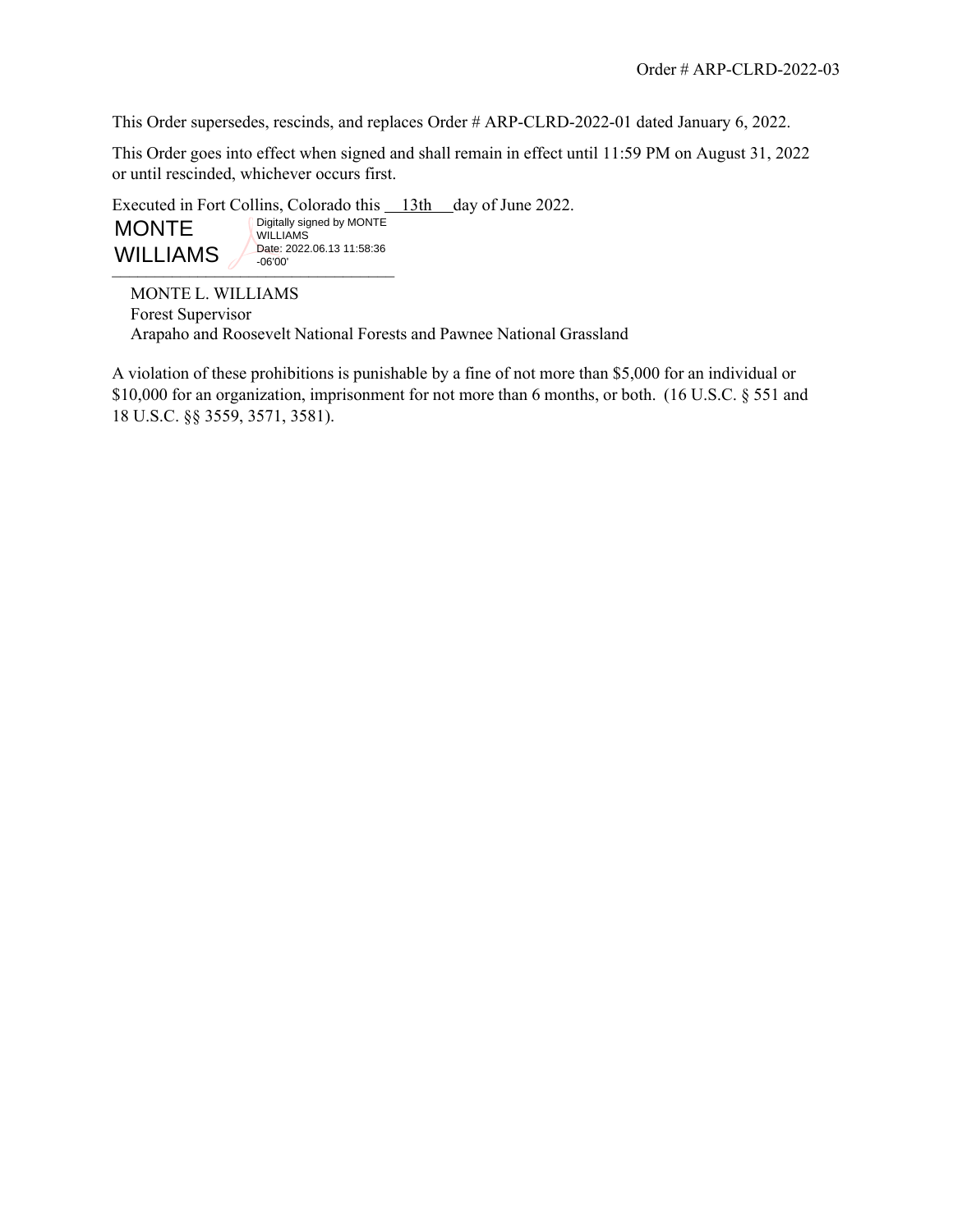# **Exhibit B**

| <b>Prohibition #1: National Forest System</b>    |  |  |
|--------------------------------------------------|--|--|
| <b>Roads on Canyon Lakes Ranger District</b>     |  |  |
| <b>Closed to Motorized Use:</b>                  |  |  |
| <b>Prohibition #1 Forest Road Numbers</b><br>128 |  |  |
| 129                                              |  |  |
| 132                                              |  |  |
| 142                                              |  |  |
| 144                                              |  |  |
| 152                                              |  |  |
| 152.1                                            |  |  |
| 152.2                                            |  |  |
| 153                                              |  |  |
| 154                                              |  |  |
| 171                                              |  |  |
| 177                                              |  |  |
|                                                  |  |  |
| 225<br>225.1                                     |  |  |
|                                                  |  |  |
| 225.2                                            |  |  |
| 268                                              |  |  |
| 295                                              |  |  |
| 311                                              |  |  |
| 345                                              |  |  |
| 348                                              |  |  |
| 352                                              |  |  |
| 407                                              |  |  |
| 513                                              |  |  |
| 517                                              |  |  |
| 530                                              |  |  |
| 530.1                                            |  |  |
| 530.2                                            |  |  |
| 530.3                                            |  |  |
| 129.A                                            |  |  |
| 129.B                                            |  |  |
| 132.A                                            |  |  |
| 132.B                                            |  |  |
| 132.B.1                                          |  |  |
| 132.C                                            |  |  |
| 132.D                                            |  |  |
| 139.A                                            |  |  |
| 139.B                                            |  |  |
| 139.D                                            |  |  |

| 139.F                                              |  |
|----------------------------------------------------|--|
| 139.M                                              |  |
| <b>Prohibition #1 Forest Road Numbers (cont'd)</b> |  |
| 142.A                                              |  |
| 142.B                                              |  |
| 142.C                                              |  |
| 142.D                                              |  |
| 142.E                                              |  |
| 142.F                                              |  |
| 142.G                                              |  |
| 144.A                                              |  |
| 152.G                                              |  |
| 153.B                                              |  |
| 153.C                                              |  |
| 153.D                                              |  |
| 153.E                                              |  |
| 153.F                                              |  |
| 153.G                                              |  |
| 154.A                                              |  |
| 154.B                                              |  |
| 154.C                                              |  |
| 171.A                                              |  |
| 171.A                                              |  |
| 171.B                                              |  |
| 171.C                                              |  |
| 171.D                                              |  |
| 171.E<br>171.F                                     |  |
| 171.G                                              |  |
|                                                    |  |
| $171.\overline{H}$                                 |  |
| 171.I                                              |  |
| 171J<br>171.K                                      |  |
| 171.L                                              |  |
| 177.B                                              |  |
| 177.C                                              |  |
| 268.D                                              |  |
| 345.B                                              |  |
| $\overline{352}.A$                                 |  |
| 513.A                                              |  |
| 513.B                                              |  |
| 513.C                                              |  |
|                                                    |  |